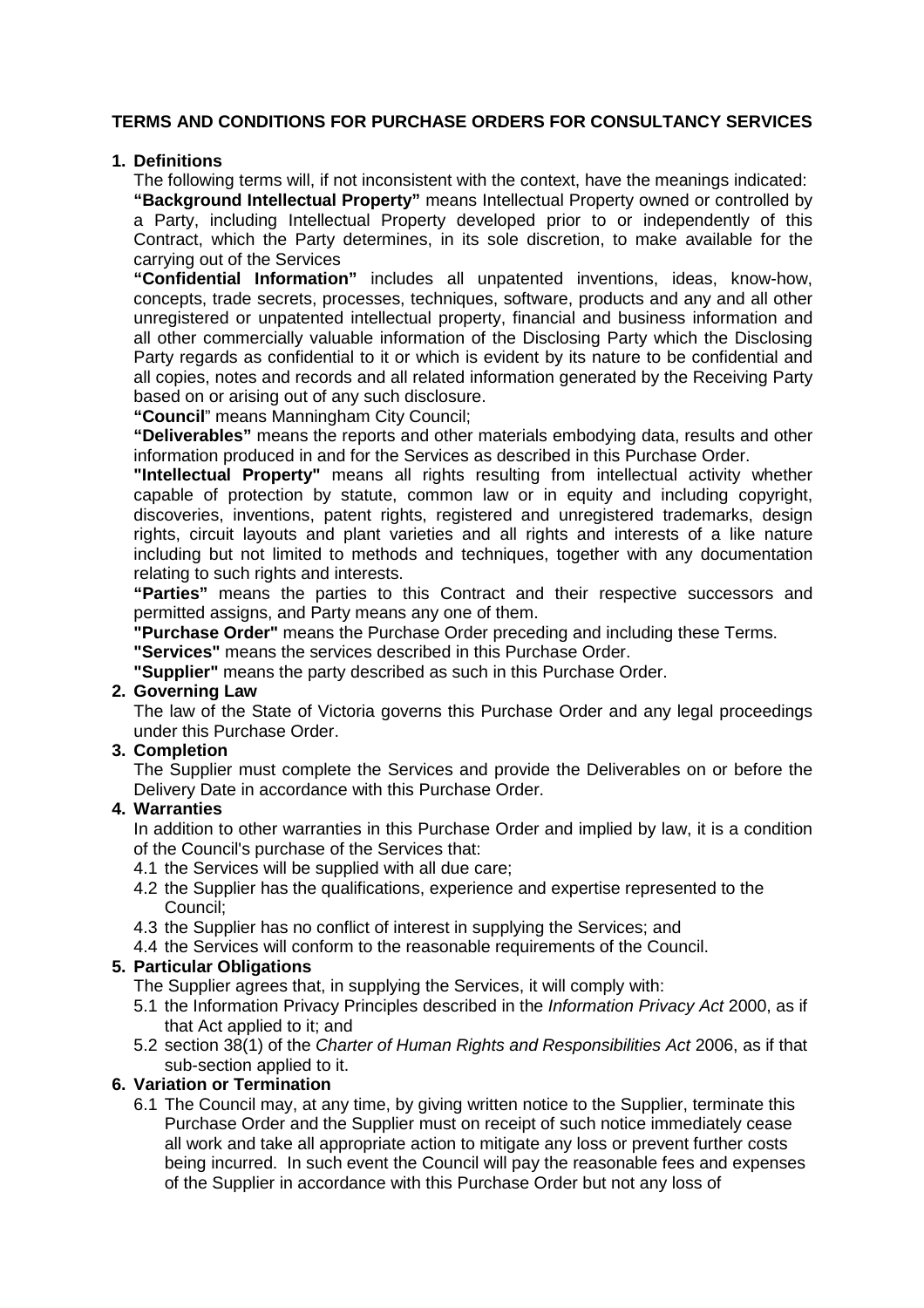prospective profits. In no circumstances must the fees or expenses payable exceed the fees or expenses that would have been paid had the Purchase Order been completed.

6.2 The Council may at any time give written notice to the Supplier proposing a variation to the scope of the Services. The Supplier must, as soon as possible, or in any event within 7 days, provide a written proposal as to the varied Purchase Price that will apply for the provision of the varied Services. The Council may accept the varied Purchase Price proposal within 7 days of receipt from the Supplier but in the absence of such acceptance this Purchase Order will continue as if no proposal under this sub-clause had been made.

### **7. Status of Services**

Upon request by the Council, the Supplier will promptly provide the Council with a written report giving details of the status of the Services, including tasks completed, tasks yet to be completed and estimated completion dates.

### **8. Confidentiality**

The Supplier will not disclose, and will ensure that its employees, agents and contractors do not disclose, any confidential information relating to the Council or its affairs which may come to its or their knowledge during the term covered by this Purchase Order.

# **9. Intellectual Property**

9.1 Each Party:

- 9.1.1 agrees that it will not have any claim, ownership or interest in the other Party's Background Intellectual Property or Improvements in such Background Intellectual Property;
- 9.1.2 grants the other Party a non-exclusive, royalty-free licence for the use of any Background Intellectual Property made available by the granting Party for the purpose of carrying out the Services; and
- 9.1.3 agrees that if Background Intellectual Property which has been made available pursuant to sub-clause 9.1.2 is required for the Commercialisation of the Services it must be made available on commercial terms to be negotiated in good faith by the Parties.
- 9.2 Subject to clause **Error! Reference source not found.**, the rights to all Deliverables, including the Intellectual Property created, discovered or coming into existence as a result of or arising out of the Deliverables will be the property of and vested in the Council.
- 9.3 The Council agrees that, subject to clause 8 of this Contract, the Supplier may use the Deliverables and all Intellectual Property created pursuant to this Contract for non-commercial purposes.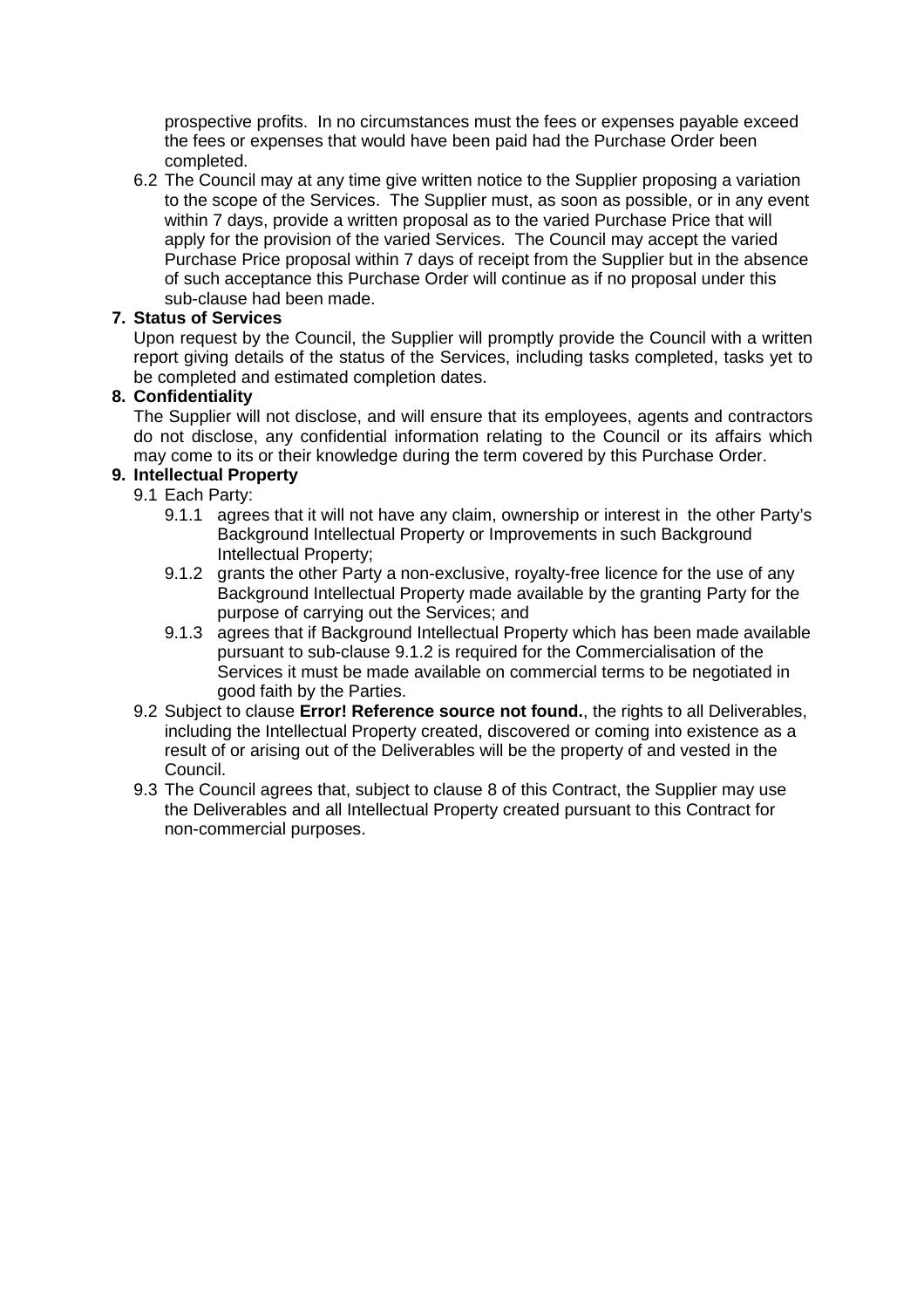### **10. Rejection of Services**

The Council may reject any of the Services which do not comply in all respects with this Purchase Order. The Council is not required to make payment for any rejected Services.

### **11. Payment**

If the Supplier complies with its obligations under this Purchase Order, the Council must pay the Purchase Price to the Supplier by the method specified in this Purchase Order.

### **12. Goods and Services Tax ("GST")**

The Purchase Price is inclusive of GST. Where the Council is required to pay the Supplier any amount under this Purchase Order on account of GST, the amount representing GST will only be payable by the Council to the Supplier where the Supplier supplies to the Council a tax invoice for GST purposes, in a form approved by the Council.

### **13. Default by Supplier**

- 13.1 If the Supplier defaults in the performance or observance of any obligation it has under this Purchase Order, the Council may give notice to the Supplier specifying the default and requiring that such default be remedied within 14 days.
- 13.2 If, within 14 days after receipt of the notice, the Supplier fails to remedy the default, to the satisfaction of the Council, the Council (without prejudice to any other rights that it may have under this Purchase Order or at common law against the Supplier) may: 13.2.1 suspend payment under this Purchase Order; or
	- 13.2.2 terminate this Purchase Order and any other purchase order between the parties.

# **14. Insolvency of Supplier**

If the Supplier -

- 14.1 being a person, commits any act of bankruptcy; or
- 14.2 being a company, commits any act of insolvency -

the Council may terminate this Purchase Order immediately.

# **15. Sub-Contracting and Assignment**

The Supplier must not, except with the written consent of the Council, sub-contract or assign the whole or any portion of its rights and obligations under this Purchase Order, and no sub-contractors or assignees will have any rights under this Purchase Order against the Council or be entitled to receive any payments under this Purchase Order from the Council. Where the Council gives its consent to the Supplier in accordance with this sub-clause, the Supplier remains fully responsible for performance under this Purchase Order.

### **16. Statutory Requirements**

The Supplier must obey and must ensure that its employees, sub-contractors and agents obey any Acts, regulations and local laws in any way applicable to the performance of this Purchase Order, including, without limitation, any occupational health and safety legislation.

### **17. Amendment**

This Purchase Order may only be varied or replaced by a document duly executed by the parties.

### **18. Further Assurance**

Each Party must promptly execute and deliver all documents and take all other action necessary or desirable to effect, perfect or complete the transactions contemplated by this Purchase Order.

### **19. No Relationship**

Nothing in this Purchase Order will be construed or deemed to constitute a partnership, joint venture or employee, employer or representative relationship between any of the parties. Nothing in this Purchase Order will be deemed to authorise or empower any of the parties to act as agent for or with any other party.

### **20. Number and Gender**

In this Purchase Order, a reference to:

20.1 the singular includes the plural and vice versa; and

20.2a gender includes the other genders.